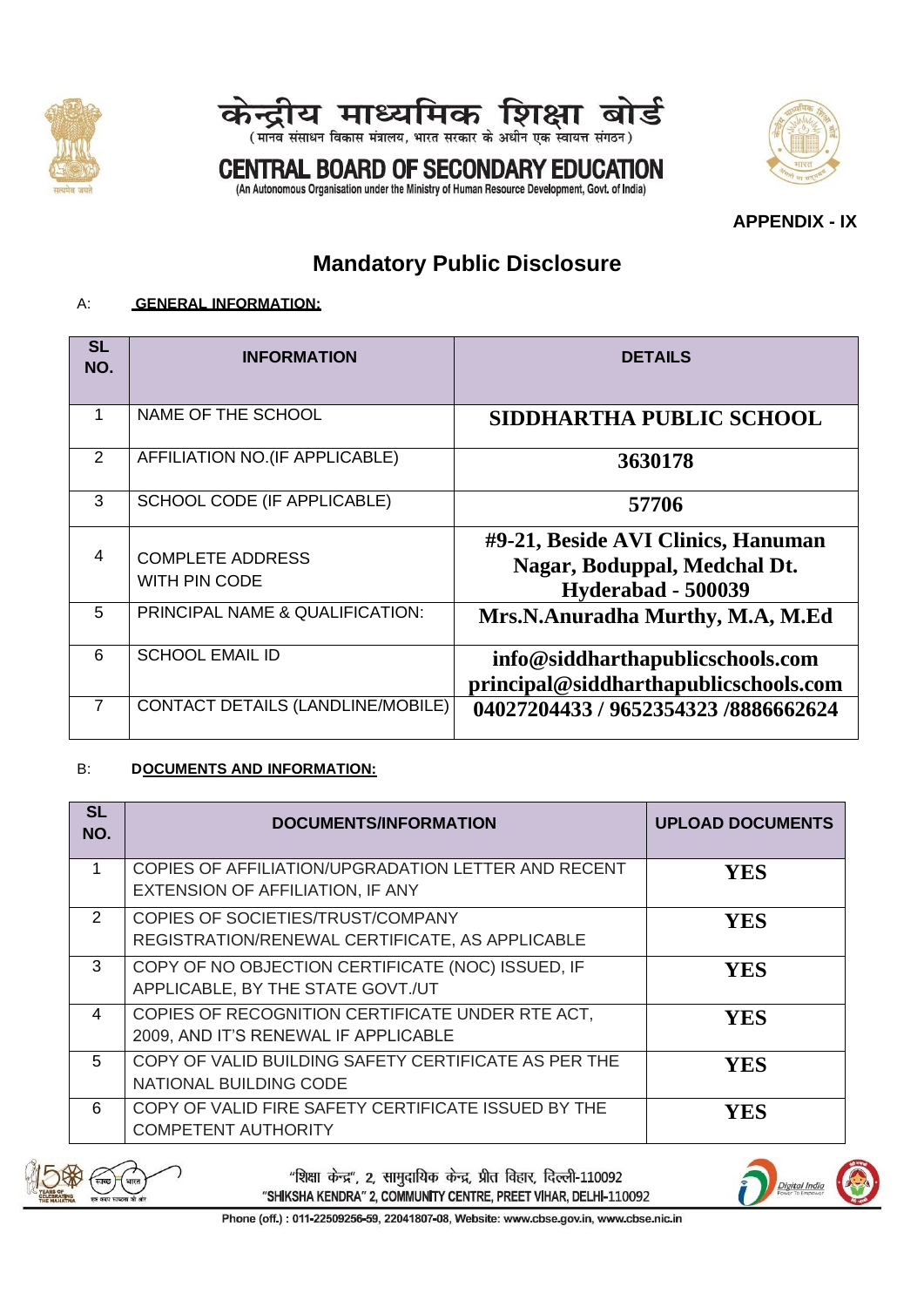





**CENTRAL BOARD OF SECONDARY EDUCATION** (An Autonomous Organisation under the Ministry of Human Resource Development, Govt. of India)

7 COPY OF THE DEO CERTIFICATE SUBMITTED BY THE SCHOOL FOR AFFILIATION/UPGRADATION/EXTENSION OF AFFILIATIONOR SELF CERTIFICATION BY SCHOOL **YES** 8 COPIES OF VALID WATER, HEALTH AND SANITATION **CERTIFICATES YES**

**NOTE:** THE SCHOOLS NEEDS TO UPLOAD THE SELF ATTESTED COPIES OF ABOVE LISTED DOCUMETNS BY CHAIRMAN/MANAGER/SECRETARY AND PRINCIPAL. IN CASE, IT IS NOTICED AT LATER STAGE THAT UPLOADED DOCUMENTS ARE NOT GENUINE THEN SCHOOL SHALL BE LIABLE FOR ACTION AS PER NORMS.

### C: **RESULT AND ACADEMICS**:

| S.NO.          | <b>DOCUMENTS/INFORMATION</b>                                                    | <b>UPLOAD</b><br><b>DOCUMENTS</b> |
|----------------|---------------------------------------------------------------------------------|-----------------------------------|
|                | FEE STRUCTURE OF THE SCHOOL                                                     | YES                               |
| $\mathfrak{p}$ | ANNUAL ACADEMIC CALANDER.                                                       | YES                               |
| 3              | LIST OF SCHOOL MANAGEMENT COMMITTEE (SMC)                                       | YES                               |
| 4              | LIST OF PARENTS TEACHERS ASSOCIATION (PTA) MEMBERS                              | YES                               |
| 5              | LAST THREE-YEAR RESULT OF THE BOARD EXAMINATION AS<br><b>PER APPLICABLILITY</b> | YES                               |

#### **RESULT CLASS: X**

| S.NO.         | <b>YEAR</b> | NO. OF<br><b>REGISTERED</b><br><b>STUDENTS</b> | <b>NO. OF STUDETNS</b><br><b>PASSED</b> | <b>PASS</b><br><b>PERCENTAGE</b> | <b>REMARKS</b> |
|---------------|-------------|------------------------------------------------|-----------------------------------------|----------------------------------|----------------|
|               | 2017-18     | 21                                             | 21                                      | 100%                             |                |
| $\mathcal{D}$ | 2018-19     | 36                                             | 36                                      | 100%                             |                |
|               | 2019-20     | 52                                             | 52                                      | 100%                             |                |



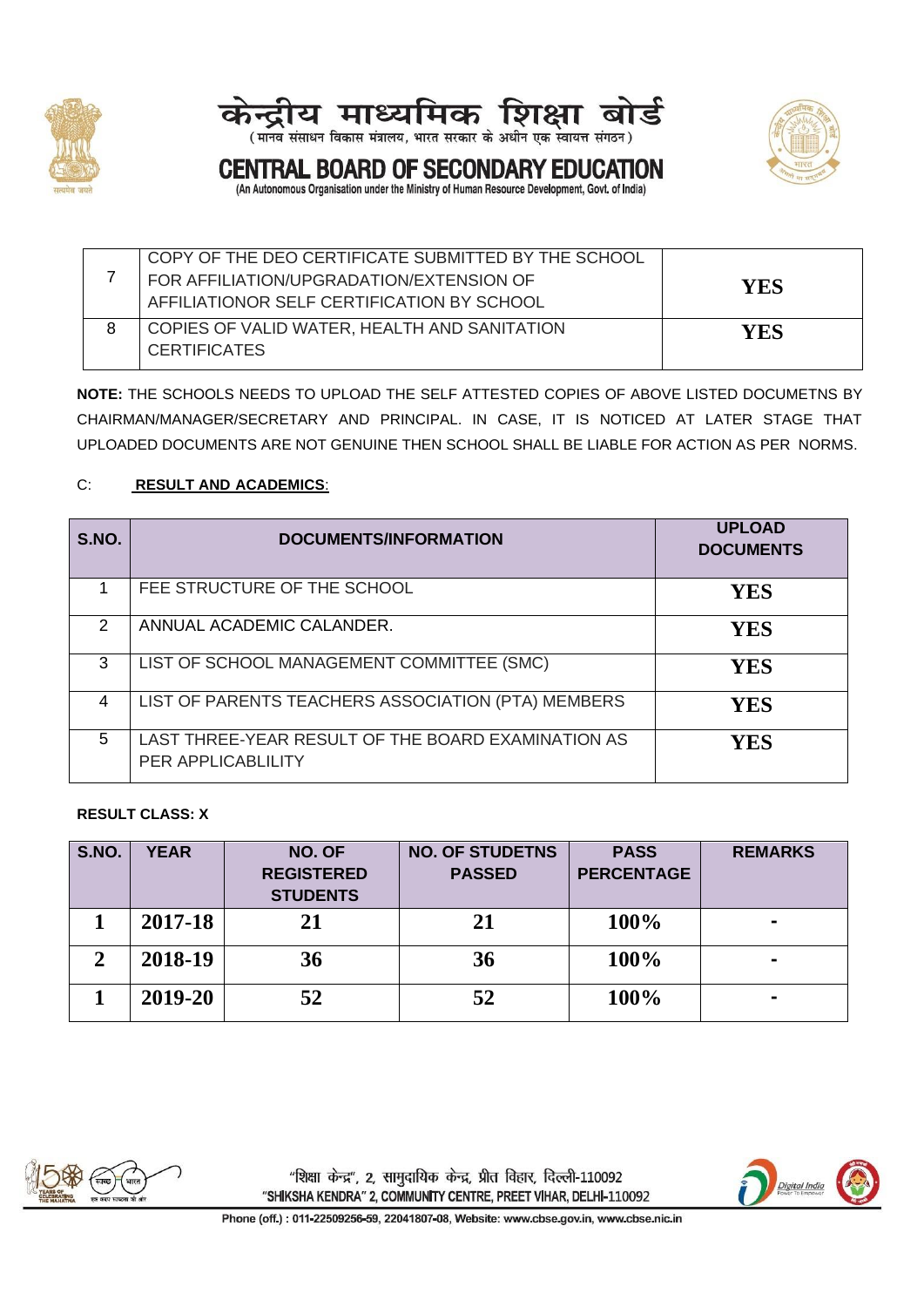





(मानव संसाधन विकास मंत्रालय, भारत सरकार के अधीन एक स्वायत्त संगठन)

# **CENTRAL BOARD OF SECONDARY EDUCATION**

(An Autonomous Organisation under the Ministry of Human Resource Development, Govt. of India)

#### D: **STAFF (TEACHING)**

| S.NO. | <b>INFORMATION</b>                        | <b>DETAILS</b>                               |
|-------|-------------------------------------------|----------------------------------------------|
| 1     | <b>PRINCIPAL</b>                          | 1                                            |
|       | TOTAL NO. OF TEACHERS                     | 109                                          |
| 2     | <b>PGT</b><br>$\Omega$                    | <b>NIL</b>                                   |
|       | <b>TGT</b><br>$\bigcirc$                  | 40                                           |
|       | <b>PRT</b><br>$\bigcirc$                  | 69                                           |
| 3     | <b>TEACHERS SECTION RATIO</b>             | 1:30                                         |
| 4     | <b>DETAILS OF SPECIAL EDUCATOR</b>        | Ms.Nazia, B.Sc, B.Ed.<br>(Special Education) |
| 5     | DETAILS OF COUNSELLOR AND WELNESS TEACHER | Ms.A.V.Shanthi,                              |
|       |                                           | M.Sc, M.Ed, M.Phil                           |

#### E: **SCHOOL INFRASTRUCTURE:**

| S.NO.          | <b>INFORMATI</b><br>ON                                                                         | <b>DETAILS</b>               |
|----------------|------------------------------------------------------------------------------------------------|------------------------------|
|                | TOTAL CAMPUS AREA OF THE SCHOOL (IN SQUARE MTR)                                                | 10,895 Sq.Mts                |
| 2              | NO. AND SIZE OF THE CLASS ROOMS (IN SQUARE FTS/MTR)                                            | 90 (525 Sq.Fts)              |
| 3              | NO. AND SIZE OF LABORATORIES INCLUDING COMPUTER<br>LABS (IN SQ MTR)                            | $6(150 \text{ Sq.Mts})$      |
| 4              | INTERNET FACILITY (Y/N)                                                                        | <b>YES</b>                   |
| 5              | NO. OF GIRLS TOILETS                                                                           | 52                           |
| 6              | NO. OF BOYS TOILETS                                                                            | 40                           |
| $\overline{7}$ | LINK OF YOUTUBE VIDEO OF THE INSPECTION OF SCHOOL<br>COVERING THE INFRASTRUCTURE OF THE SCHOOL | https://youtu.be/gB wflV RIM |



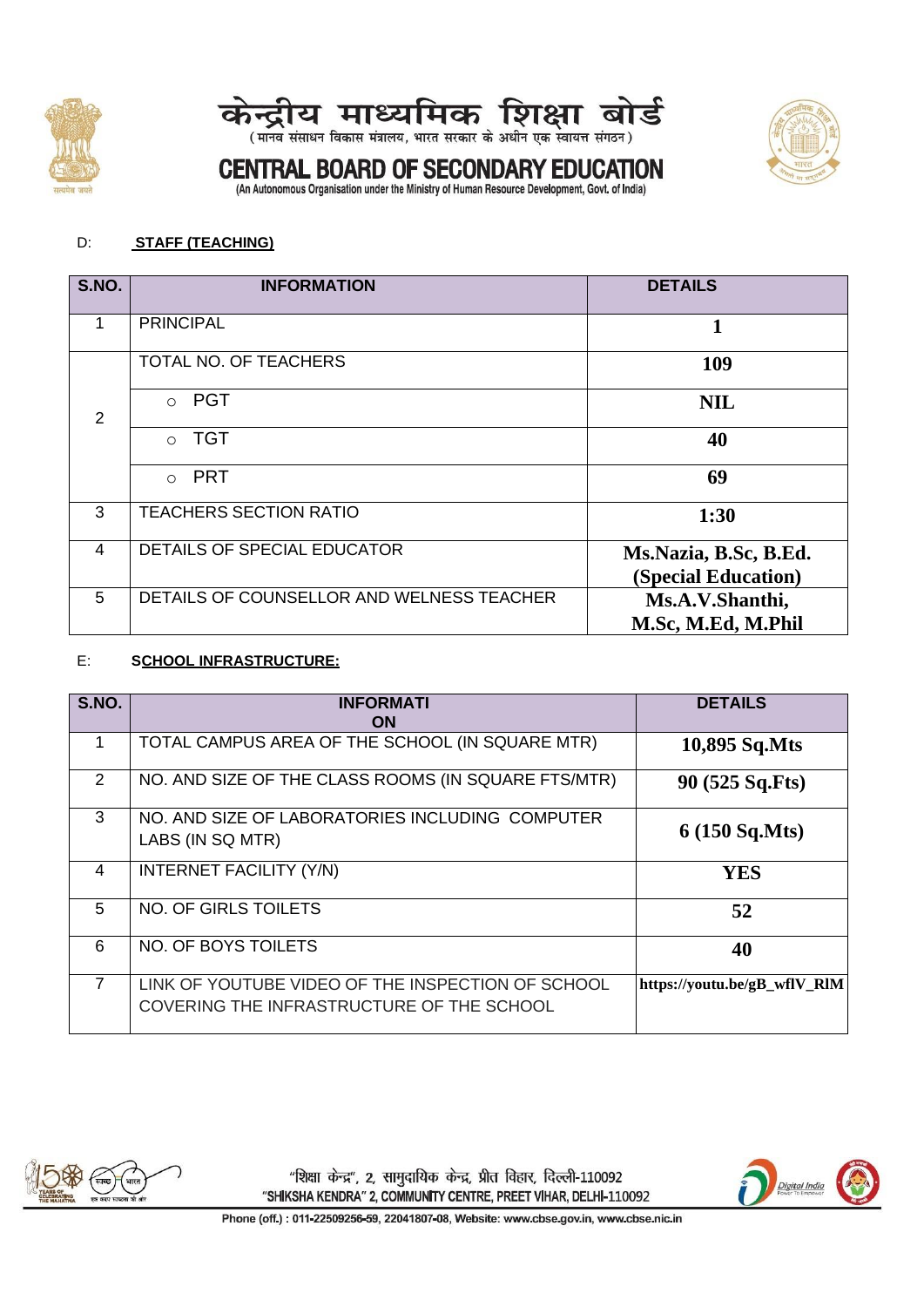#### "शिक्षा केन्द्र", 2, सामुदायिक केन्द्र, प्रीत विहार, दिल्ली-110092 "SHIKSHA KENDRA" 2, COMMUNITY CENTRE, PREET VIHAR, DELHI-110092

Phone (off.): 011-22509256-59, 22041807-08, Website: www.cbse.gov.in, www.cbse.nic.in

### **CERTIFICATE OF LAND**

Certified that the land measuring **10,895** (Area of land in **Square meters**) is owned

प्राध्यापक

(मानव संसाधन विकास मंत्रालय, भारत सरकार के अधीन एक स्वायत्त संगठन) **CENTRAL BOARD OF SECONDARY EDUCATION** (An Autonomous Organisation under the Ministry of Human Resource Development, Govt. of India)

by the **Gouthami Educational Society** (Name of the School/Society/Trust/Company under Sections 8) fully described in the schedule mentioned hereinafter with the following details:

| Sr.No.       | <b>Particulars</b>                                                                                                                                                               | <b>Details</b>                           |
|--------------|----------------------------------------------------------------------------------------------------------------------------------------------------------------------------------|------------------------------------------|
| 1            | Plot No. (s)/ Survey No. (s)/Khasra No. (s)/Khata<br>No.(s)/Khatauni No.(s)                                                                                                      | : Survey No: 149 and 150                 |
| $\mathbf{2}$ | Name of street//village, sub Division, District and State: Hanuman Nagar, Boduppal,                                                                                              | <b>Medchal District, Telangana State</b> |
| 3            | In terms of (give details of the document/deed i.e.<br>Sale Deed/Conveyance Deed/Gift Deed/Lease Deed : Lease Deed - 30Years<br>(with period in terms of no. of years)/Sub lease |                                          |

4 Registration details:

| Duly registered on | 28/08/2013          |
|--------------------|---------------------|
| <b>Executed by</b> | C.R.Jagadish        |
| Serial No.         | 14992               |
| Book no.           | <b>Book I /2013</b> |
| Volume no. etc     | -                   |

(with period in terms of no. of years) Allotment Letter etc.

It is certified that the said entire land comprise of a single plot of land. It is further certified that **SIDDHARTHA PUBLIC SCHOOL** is located on the above mentioned plot of land.







Digital India

**File No. 25/2015 Date: 27/01/2015**

**Appendix X**